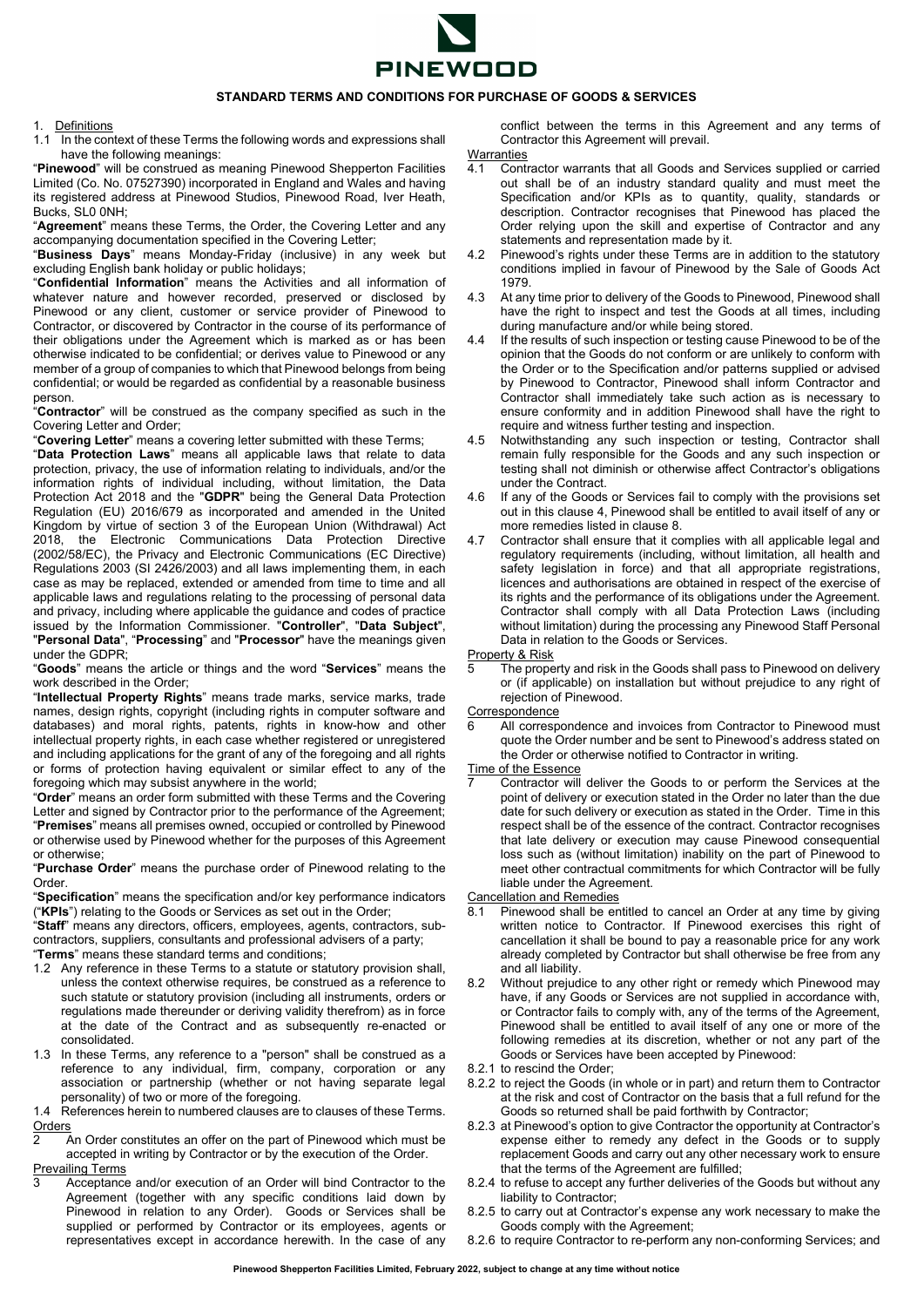## **PINEWOOD STANDARD TERMS AND CONDITIONS FOR PURCHASE OF GOODS & SERVICES**

- 8.2.7 to claim such damages as may have been sustained in consequence of Contractor's breach or breaches of contract.
- 8.3 All of the obligations in the Agreement shall further apply to any replacement or rectified Goods or Services.

## Liability and Indemnity

- 9.1 Contractor shall be liable for and indemnify Pinewood in full against:
- 9.1.1 any loss or damage or injury whatsoever and whensoever arising caused to Pinewood or for which Pinewood may be liable to third parties due to defective workmanship or unsound quality of the Goods or Services supplied; and
- 9.1.2 claims in respect of death or injury howsoever caused to any of Pinewood's employees or those of the agents or sub-contractors of Contractor while in or about Pinewood's sites or works or other places of business; and
- 9.1.3 consequential loss or damage sustained by Pinewood or for which Pinewood may be liable as a result of the failure of Contractor to perform the Services or supply the Goods strictly in accordance with the terms of the Agreement including these Terms;
- 9.1.4 any breach of Data Protection Laws or unauthorised use of any Pinewood data; and
- 9.1.5 any royalties or similar payments payable by Pinewood or Contractor and any claims for infringement of patents, registered design, trademark or trade name by reason of the use or sale of any Goods supplied and all costs and Damages which Pinewood may incur in or in anticipation of any action for such infringement or for which Pinewood may be liable in such an action or prospective action.
- 9.2 Subject to clause 9.3, Pinewood's aggregate liability (whether such liability arises in contract, tort (including negligence) or otherwise) to Contractor for loss arising out of, or in connection with, this Agreement or any Order caused or contributed to by Pinewood shall not in any circumstances exceed, in aggregate, an amount equal to sums paid by Pinewood to Contractor in respect of the relevant Order.
- 9.3 Nothing in this Agreement shall exclude or restrict any party's liability to any other for fraud, death or personal injury resulting from negligence; or any other liability that may not by law be excluded or restricted.

#### **Delivery**

- 10.1 The price for any Goods specified in an Order shall include the cost of delivery to the point of delivery specified in the Order or (if none) to Pinewood's address as stated on the Order.
- 10.2 All Goods must be properly packed to survive transit to the point of delivery and to resist pilferage distortion corrosion contamination and other damage or loss. All Goods must be clearly and legibly labelled and addressed.
- 10.3 Pinewood will not bear the cost of unloading materials on site. In the case of materials being forwarded to a point of delivery or having to be trans-shipped unloaded or otherwise handled by Pinewood's employees or agents the cost of unloading trans-shipping or handling will be charged to Contractor.

#### Pricing and Set Off

- 11.1 No variation in the price of Goods or Services will be accepted unless reasonable written notice has been given to Pinewood of such a variation and Pinewood's express written approval has been obtained thereto prior to delivery of the Goods or execution of the Services.
- 11.2 Where Goods or Services are subject to Value Added Tax or any other levy or duty the amount legally demandable is to be rendered as a separate item of account and if required by Pinewood Contractor will produce bona fide evidence of the amount paid or to be paid by it in respect thereof and a proper value added tax invoice if applicable. Pinewood will pay for the Goods or Services to be provided on the terms set out in the Agreement. Payment by Pinewood in accordance with the stipulated payment terms shall not constitute any admission by Pinewood as to due performance by Contractor of its obligations.
- 11.3 Pinewood reserves the right to deduct from any monies due or becoming due to Contractor any monies due to Pinewood in respect of materials supplied or services rendered by Pinewood to Contractor.

TUPE

- 12.1 For the avoidance of doubt, Contractor shall be solely responsible for Staff payments including: (i) salaries and wages (including, without limitation, life assurance payments and sick and holiday pay); (ii) all costs arising out of the termination of the employment of its Staff; (iii) employer's contributions (including, without limitation, national insurance and state and other pension schemes) in; and (iv) all fees, wages and other remuneration of relief personnel and all other personnel employed or engaged by Contractor in relation to the Services.
- 12.2 To the extent permitted by law, no arrangements (other than provided herein) between Contractor and its Staff shall bind Pinewood in any way. Without prejudice to the foregoing, Contractor shall advise Pinewood of any dispute or potential dispute relating to its staff insofar as it relates to this Agreement and may prejudice Pinewood.
- 12.3 The parties agree that the termination, cancellation or expiry of this Agreement and/or any of the Services shall not constitute a "relevant transfer" within the meaning of the Transfer of Undertakings (Protection of Employment) Regulations 2006 (the "**Employment**

**Regulations**"). However, if any contract of employment or any person has effect as if originally made between Pinewood and such person as a result of the application of the Employment Regulations to the termination, cancellation or expiry of this Agreement or any part of it or the cessation of the Services Contractor shall indemnify and keep indemnified Pinewood against any costs (including any costs relating to settlement), claims, liabilities and expenses arising out of or in connection with such termination and against any sums payable to or in relation to such person under or in connection with such contract to the date of such termination.

- **Insurance**
- 13 Without limiting its liabilities hereunder Contractor shall at its own cost and so as to indemnify itself and Pinewood jointly and severally fully insure with a reputable insurance company against all liability in respect of the foregoing and keep itself so insured at all times in a minimum sum of **£10,000,000 in relation to employers liability**, **£10,000,000 in relation to public liability** and **£5,000,000 in relation property damage** in respect of any one claim, occurrence or incident (or such other sums as may be agreed between Pinewood and Contractor in writing) for the period of the Agreement. On request, Contractor shall supply to Pinewood prior to the commencement of the Services such evidence as Pinewood may require showing that such insurance is in full force and effect.

#### Invoices

- 14.1 Unless otherwise agreed by Pinewood in writing at the time of placing the Order, Invoices shall be submitted per the payment schedule described in the Order. Each invoice shall quote the date and number of the Purchase Order ("**Order Number**").
- 14.2 Subject to the satisfactory delivery of Goods and Services described in the Order and receipt of a valid invoice Pinewood shall pay to Contractor the amounts due in accordance with the terms stated on the Purchase Order and if none is stated shall be within 60 days from date of the invoice. No payment shall be made by Pinewood unless an Order Number is quoted on the invoice presented by Contractor. Any invoice received without a valid Order Number will be returned to Contractor for correction and resubmission.
- 14.3 Contractor may submit interim invoices only if agreed by Pinewood in writing at the time an Order is placed.
- 14.4 In the event of late payment by Pinewood, Pinewood shall be liable to pay Contractor interest on the unpaid element at the rate of 4% (four percent) per annum over the base rate from time to time of The Royal Bank of Scotland until payment is made in full. The parties acknowledge that this is a substantial remedy and will sufficiently compensate Contractor for such loss as has been directly caused by late payment. Contractor is not entitled to suspend delivery of the Goods or performance of the Services because of any sums being outstanding. In no circumstances shall the time for payment be of the essence of the Contract.

Contractor Staff

- 15.1 The number of Staff employed at any time and the utilisation of and hours to be worked by the Staff in the provision of the Services shall be agreed between the Parties.
- 15.2 Contractor shall remove any employee of Contractor from performance of the Services at the request of Pinewood provided any such request is made on reasonable grounds and Contractor is given written notice of removal.
- 15.3 Contractor shall, and shall procure that all of its Staff shall, at all times observe and fully comply with such Premises and/or health and safety regulations as Pinewood shall from time to time prescribe. In particular (but without limiting the generality of the preceding wording), it shall be the responsibility of Contractor to ensure that all of its Staff at all times adhere to the prohibition on smoking and/or drinking alcohol, or take recreational drugs of any kind whatsoever on the Premises.
- 15.4 Pinewood shall be entitled to refuse entry to, or remove from the Premises any person not bona fide employed by, or acting on behalf of, Contractor or acting in accordance with Contractor's instructions in connection with the Services or any other person who fails to comply with Pinewood's regulations or any provision of these Terms or whom Pinewood reasonably considers (in its absolute discretion) to be a nuisance or danger to others on the Premises.

**Breach and Termination** 

- 16.1 A breach of a material term of this Agreement by Contractor shall entitle Pinewood at its own option either to treat the Order as repudiated or as a breach of warranty giving rise to a claim for damages.
- 16.2 Pinewood shall also be entitled to terminate the Contract forthwith if:
- 16.2.1 Contractor breaches any of its obligations under the Contract and (where capable of remedy) does not remedy such breach within 5 Business Days of being notified of such breach by Pinewood;
- 16.2.2 Contractor ceases to carry on its business;
- 16.2.3 a dissolution occurs, an order is made or a resolution is passed (whether by the directors or shareholders) for the winding-up of Contractor (other than a voluntary winding-up for reconstruction) or circumstances arise which entitle a court of competent jurisdiction to make a winding-up order for the Contractor;